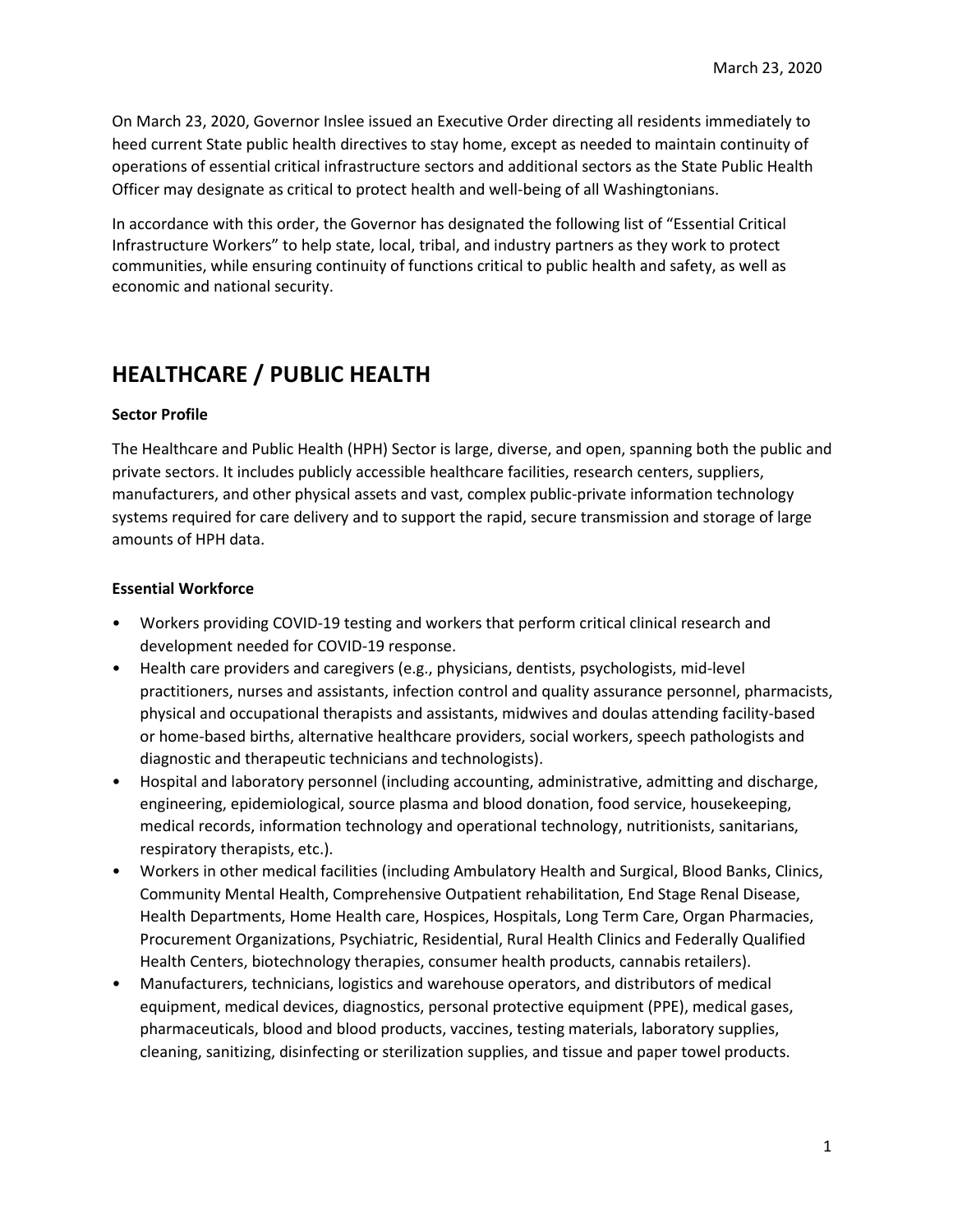- Public health / community health workers, including those who compile, model, analyze and communicate public health information.
- Behavioral health workers (including mental and substance use disorder) responsible for coordination, outreach, engagement, and treatment to individuals in need of mental health and/or substance use disorder services.
- Blood and plasma donors and the employees of the organizations that operate and manage related activities.
- Workers that manage health plans, billing, and health information, who cannot practically work remotely.
- Workers who conduct community-based public health functions, conducting epidemiologic surveillance, compiling, analyzing and communicating public health information, who cannot practically work remotely.
- Workers who provide support to vulnerable populations to ensure their health and well-being including family care providers
- Workers performing cybersecurity functions at healthcare and public health facilities, who cannot practically work remotely.
- Workers conducting research critical to COVID-19 response.
- Workers performing security, incident management, and emergency operations functions at or on behalf of healthcare entities including healthcare coalitions, who cannot practically work remotely.
- Workers who support food, shelter, and social services, and other necessities of life for economically disadvantaged or otherwise needy individuals, such as those residing in shelters.
- Pharmacy employees necessary for filling prescriptions.
- Workers performing mortuary services, including funeral homes, crematoriums, and cemetery workers.
- Workers who coordinate with other organizations to ensure the proper recovery, handling, identification, transportation, tracking, storage, and disposal of human remains and personal effects; certify cause of death; and facilitate access to behavioral health services to the family members, responders, and survivors of an incident.
- Workers supporting veterinary hospitals and clinics

# **EMERGENCY SERVICES SECTOR**

## **Sector Profile**

The Emergency Services Sector (ESS) is a community of highly-skilled, trained personnel, along with the physical and cyber resources, that provide a wide range of prevention, preparedness, response, and recovery services during both day-to-day operations and incident response. The ESS includes geographically distributed facilities and equipment in both paid and volunteer capacities organized primarily at the federal, state, local, tribal, and territorial levels of government, such as city police departments and fire stations, county sheriff's offices, Department of Defense police and fire departments, and town public works departments. The ESS also includes private sector resources, such as industrial fire departments, private security organizations, and private emergency medical services providers.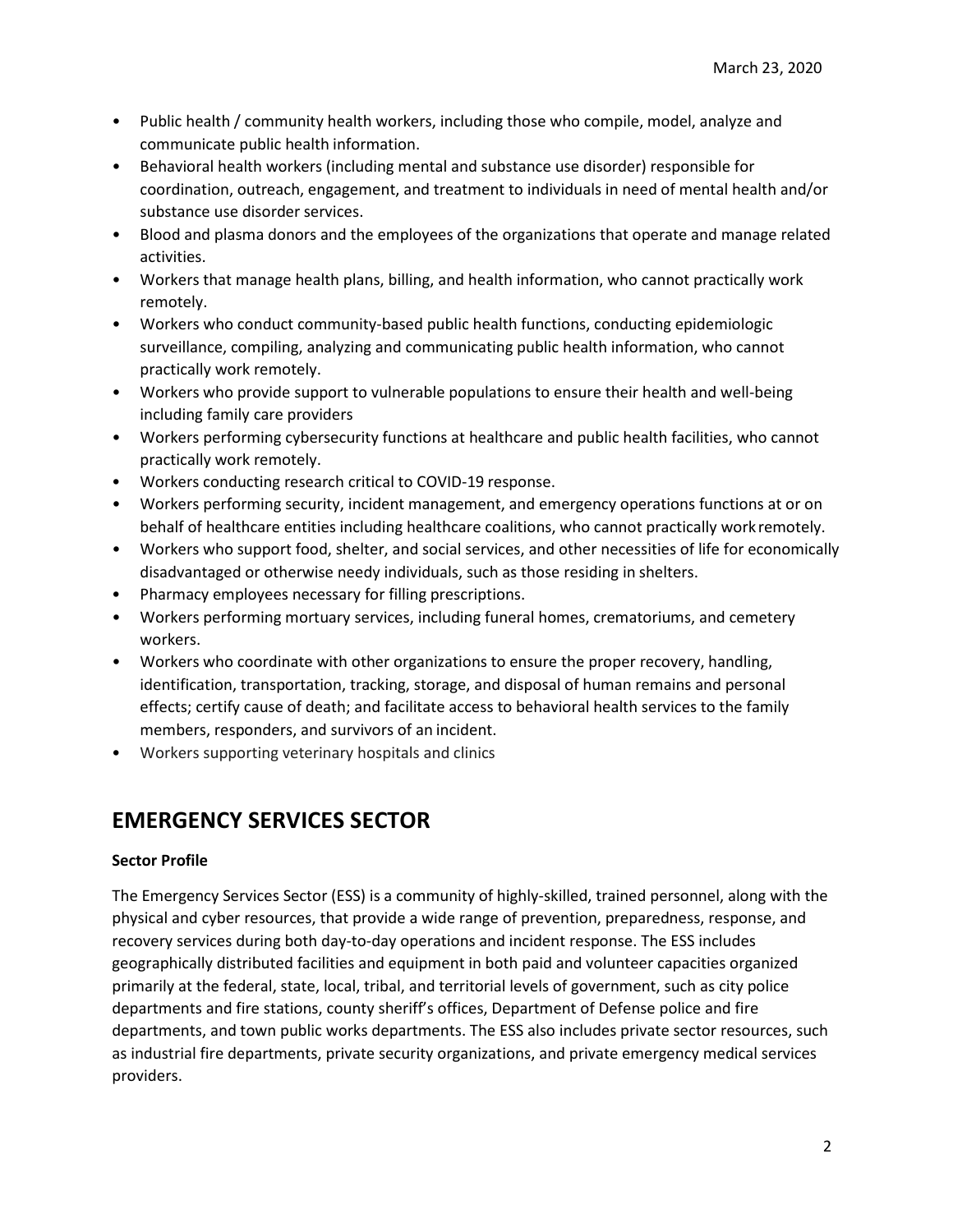## **Essential Workforce - Law Enforcement, Public Safety and First Responders**

- Including front line and management, personnel include emergency management, law enforcement, Emergency Management Systems, fire, and corrections, search and rescue, tactical teams including maritime, aviation, and canine units.
- Military personnel, including National Guard personnel and Coast Guard personnel
- Emergency Medical Technicians
- Public Safety Answering Points and 911 call center employees
- Fusion Center employees
- Fire Mitigation Activities
- Hazardous material responders and hazardous devices teams, from government and the private sector.
- Workers including contracted vendors -- who maintain digital systems infrastructure supporting law enforcement and emergency service operations.
- Private security, private fire departments, and private emergency medical services personnel.
- Protective services workers responsible for mission critical functions in state institutions, programs, and community facilities, including homeless shelters.

## **Essential Workforce - Public Works**

- Workers who support the operation, inspection, and maintenance of essential dams, locks and levees
- Workers who support the operation, inspection, and maintenance of essential public works facilities and operations, including bridges, water and sewer main breaks, fleet maintenance personnel, construction of critical or strategic infrastructure, traffic signal maintenance, emergency location services for buried utilities, maintenance of digital systems infrastructure supporting public works operations, and other emergent issues
- Workers such as plumbers, electricians, exterminators, and other service providers who provide services that are necessary to maintaining the safety, sanitation, and essential operation of residences.
- Support, such as road and line clearing, to ensure the availability of needed facilities, transportation, energy and communications. Support to ensure the effective removal, storage, and disposal of residential and commercial solid waste and hazardous waste.

# **FOOD AND AGRICULTURE**

## **Sector Profile**

The Food and Agricultural (FA) Sector is composed of complex production, processing, and delivery systems and has the capacity to feed people and animals both within and beyond the boundaries of the United States. Beyond domestic food production, the FA Sector also imports many ingredients and finished products, leading to a complex web of growers, processors, suppliers, transporters, distributors, and consumers. This sectors is critical to maintaining and securing our food supply.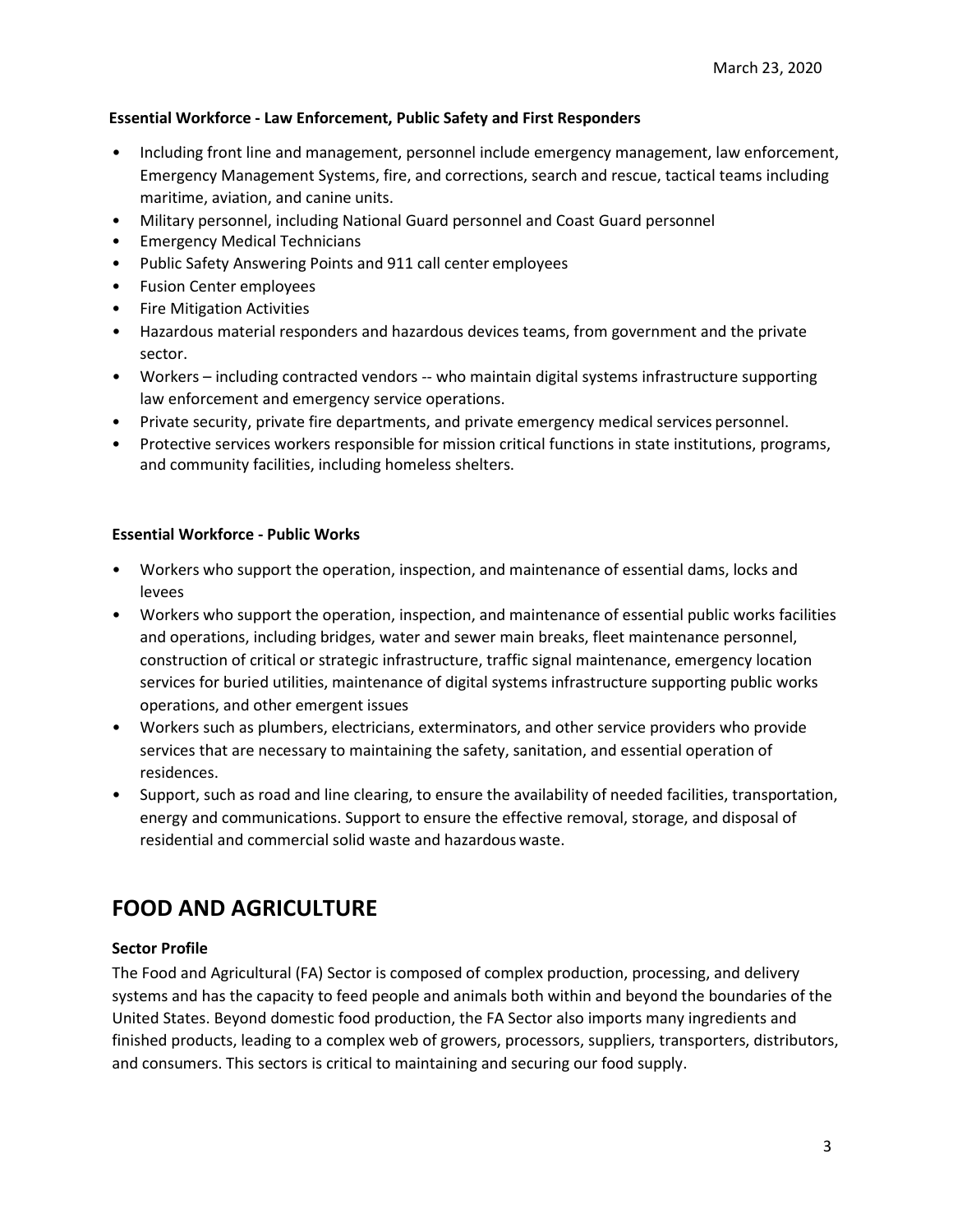- Workers supporting groceries, pharmacies, and other retail that sells food and beverage products, including but not limited to Grocery stores, Corner stores and convenience stores, including liquor stores that sell food, Farmers' markets, Food banks, Farm and produce stands, Supermarkets, Similar food retail establishments, Big box stores that sell groceries and essentials.
- Restaurant carry-out and quick serve food operations including food preparation, carry-out and delivery food employees
- Food manufacturer employees and their supplier employees—to include those employed in food processing (packers, meat processing, cheese plants, milk plants, produce, etc.) facilities; livestock, poultry, seafood slaughter facilities; pet and animal feed processing facilities; human food facilities producing by-products for animal food; beverage production facilities; shellfish facilities including hatcheries and nurseries and growing areas; brewery and wine-making facilities; coffee production facilities; artisan food production; and the production of food packaging
- Farm workers to include those employed in animal food, feed, and ingredient production, packaging, and distribution; manufacturing, packaging, and distribution of veterinary drugs; truck delivery and transport; farm and fishery labor needed to produce our food supplydomestically
- Farm workers and support service workers to include those who field crops; commodity inspection; fuel ethanol facilities; storage facilities; and other agricultural inputs
- Employees and firms supporting food, feed, and beverage distribution (including curbside distribution and deliveries), including warehouse workers, vendor-managed inventory controllers, blockchain managers, distribution
- Workers supporting the sanitation of all food manufacturing processes and operationsfrom wholesale to retail
- Company cafeterias in-plant cafeterias used to feed employees
- Workers in food testing labs in private industries and in institutions of higher education
- Workers essential for assistance programs and government payments
- Workers supporting cannabis retail and dietary supplement retail
- Employees of companies engaged in the production of chemicals, medicines, vaccines, and other substances used by the food and agriculture industry, including pesticides, herbicides, fertilizers, minerals, enrichments, and other agricultural production aids
- Animal agriculture workers to include those employed in veterinary health; manufacturing and distribution of animal medical materials, animal vaccines, animal drugs, feed ingredients, feed, and bedding, etc.; transportation of live animals, animal medical materials; transportation of deceased animals for disposal; raising of animals for food; animal production operations; slaughter and packing plants and associated regulatory and government workforce
- Workers who support the manufacture and distribution of forest products, including, but not limited to timber, paper, and other wood products
- Employees engaged in the manufacture and maintenance of equipment and other infrastructure necessary to agricultural production and distribution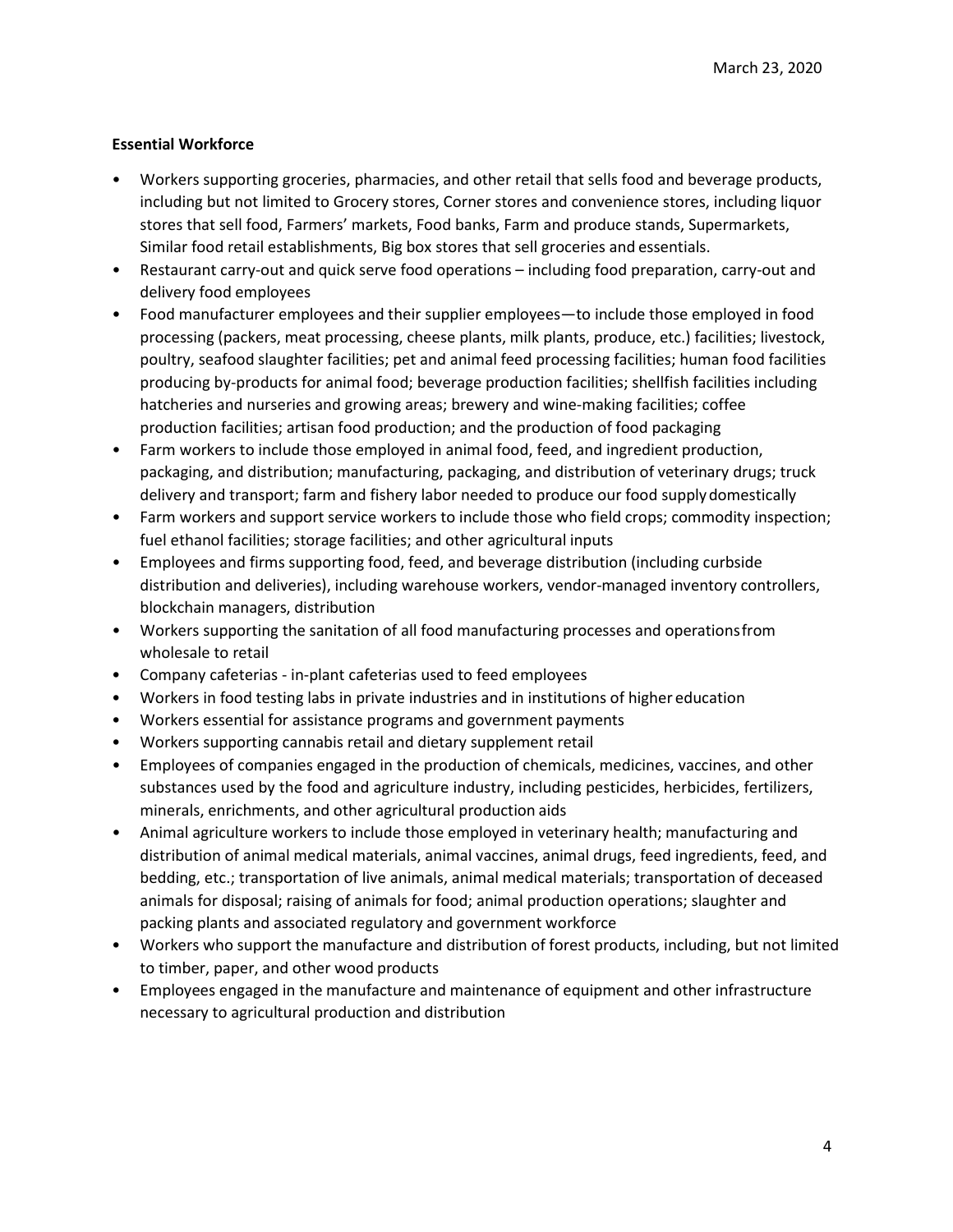## **ENERGY**

## **Sector Profile**

The Energy Sector consists of widely-diverse and geographically-dispersed critical assets and systems that are often interdependent of one another. This critical infrastructure is divided into three interrelated segments or subsectors—electricity, oil, and natural gas—to include the production, refining, storage, and distribution of oil, gas, and electric power, except for hydroelectric and commercial nuclear power facilities and pipelines. The Energy Sector supplies fuels to the transportation industry, electricity to households and businesses, and other sources of energy that are integral to growth and production across the Nation. In turn, it depends on the Nation's transportation, information technology, communications, finance, water, and government infrastructures.

## **Essential Workforce - Electricity industry:**

- Workers who maintain, ensure, or restore the generation, transmission, and distribution of electric power, including call centers, utility workers, reliability engineers and fleet maintenance technicians
- Workers needed for hydroelectric, biofuels, biogas, geothermal energy, wind, biomass, solar and coal energy generation.
- Workers who maintain emergency management, risk management, safety and security, and business continuity at all energy generation, transmission, distribution, delivery, production, processing or refining facilities that provide critical community services to Washington state.
- Workers needed for safe and secure operations at nuclear generation
- Workers at generation, transmission, and electric blackstart facilities
- Workers at Reliability Coordinator (RC), Balancing Authorities (BA), and primary and backup Control Centers (CC), including but not limited to independent system operators, regional transmission organizations, and balancing authorities
- Mutual assistance personnel
- IT and OT technology staff for Energy Management System and Supervisory Controland Data
- Acquisition (SCADA) systems, and utility data centers; Cybersecurity engineers; cybersecurity risk management
- Vegetation management crews and traffic workers who support
- Environmental remediation/monitoring technicians
- Instrumentation, protection, and control technicians

## **Essential Workforce - Petroleum workers:**

- Petroleum product storage, pipeline, marine transport, terminals, rail transport, road transport
- Crude oil storage facilities, pipeline, and marine transport
- Petroleum refinery facilities
- Petroleum security operations center employees and workers who support emergency response services
- Petroleum operations control rooms/centers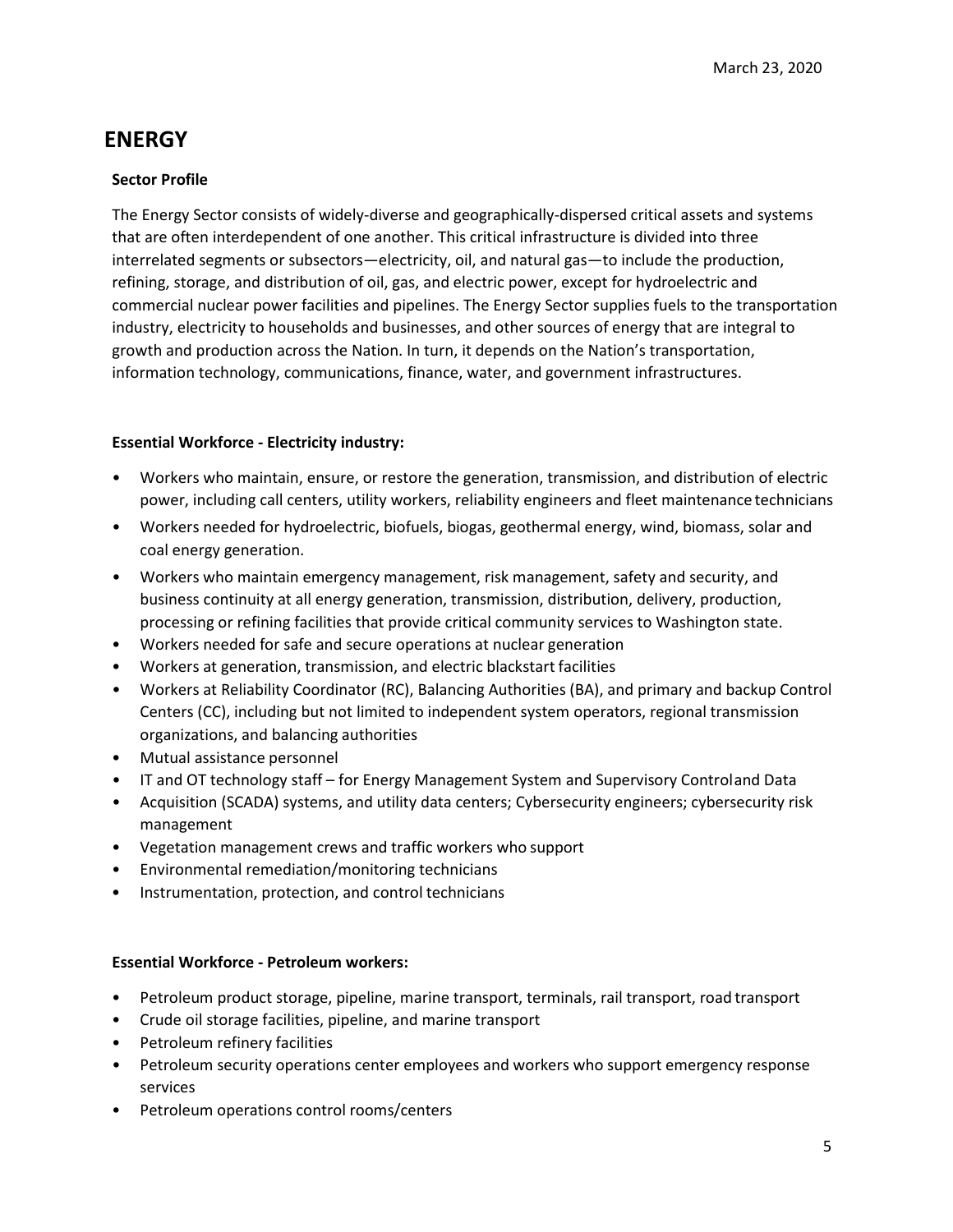- Petroleum drilling, extraction, production, processing, refining, terminal operations,transporting, and retail for use as end-use fuels or feedstocks for chemical manufacturing
- Onshore and offshore operations for maintenance and emergency response
- Retail fuel centers such as gas stations and truck stops, and the distribution systems that support them.

#### **Essential Workforce - Natural and propane gas workers:**

- Natural gas transmission and distribution pipelines, including compressor stations
- Underground storage of natural gas
- Natural gas processing plants, and those that deal with natural gas liquids
- Liquefied Natural Gas (LNG) facilities
- Natural gas security operations center, natural gas operations dispatch and control rooms/centers natural gas emergency response and customer emergencies, including natural gas leak calls
- Drilling, production, processing, refining, and transporting natural gas for use as end-use fuels, feedstocks for chemical manufacturing, or use in electricity generation
- Propane gas dispatch and control rooms and emergency response and customer emergencies, including propane leak calls
- Propane gas service maintenance and restoration, including call centers
- Processing, refining, and transporting natural liquids, including propane gas, for use as end-use fuels or feedstocks for chemical manufacturing
- Propane gas storage, transmission, and distribution centers

# **WATER AND WASTEWATER**

## **Sector Profile**

The Water and Wastewater Sector is a complex sector composed of drinking water and wastewater infrastructure of varying sizes and ownership types. Multiple governing authorities pertaining to the Water and Wastewater Sector provide for public health, environmental protection, and security measures, among others.

## **Essential Workforce**

Employees needed to operate and maintain drinking water and wastewater/drainage infrastructure, including:

- Operational staff at water authorities
- Operational staff at community water systems
- Operational staff at wastewater treatment facilities
- Workers repairing water and wastewater conveyances and performing required sampling or monitoring
- Operational staff for water distribution and testing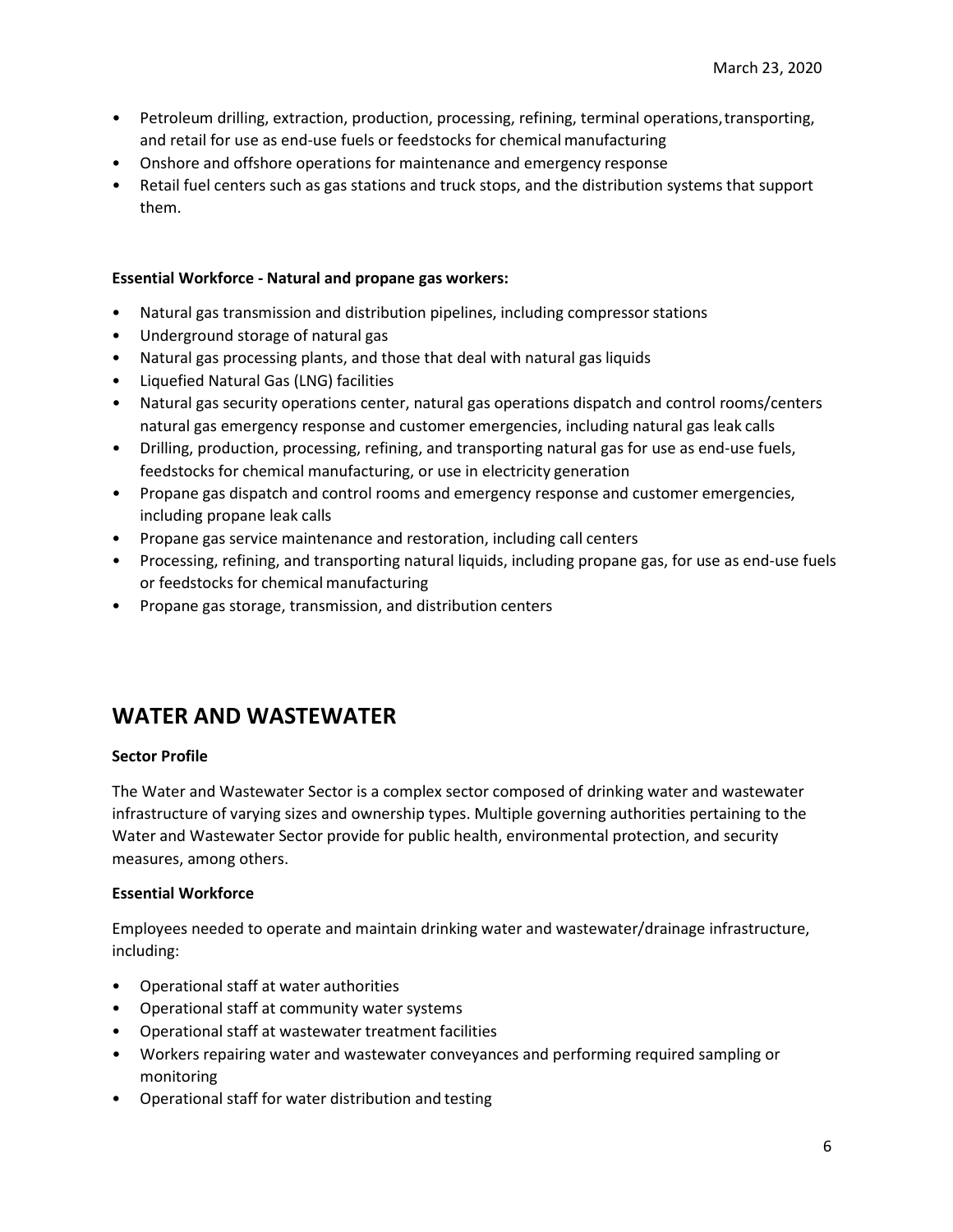- Operational staff at wastewater collection facilities
- Operational staff and technical support for SCADA Control systems
- Chemical disinfectant suppliers for wastewater and personnel protection
- Workers that maintain digital systems infrastructure supporting water and wastewater operations

## **TRANSPORTATION AND LOGISTICS**

#### **Sector Profile**

The Transportation Systems Sector consists of seven key subsectors, or modes:

- Aviation includes aircraft, air traffic control systems, and airports, heliports, and landing strips. Commercial aviation services at civil and joint-use military airports, heliports, and sea plane bases. In addition, the aviation mode includes commercial and recreational aircraft (manned and unmanned) and a wide-variety of support services, such as aircraft repair stations, fueling facilities, navigation aids, and flight schools.
- Highway and Motor Carrier encompasses roadway, bridges, and tunnels. Vehicles include trucks, including those carrying hazardous materials; other commercial vehicles, including commercial motorcoaches and school buses; vehicle and driver licensing systems; taxis, transportation services including Transportation Network Companies, and delivery services including Delivery Network Companies; traffic management systems; AND cyber systems used for operational management.
- Maritime Transportation System consists of ferries, coastline, ports, pilotage, waterways, and intermodal landside connections that allow the various modes of transportation to move people andgoods to, from, and on the water.
- Mass Transit and Passenger Rail includes terminals, operational systems, and supporting infrastructure for passenger services by transit buses, trolleybuses, monorail, heavy rail—also known as subways or metros—light rail, passenger rail, and vanpool/rideshare.
- Pipeline Systems consist of pipelines carrying natural gas hazardous liquids, as well as various chemicals. Above-ground assets, such as compressor stations and pumping stations, are also included.
- Freight Rail consists of major carriers, smaller railroads, active railroad, freight cars, and locomotives.
- Postal and Shipping includes large integrated carriers, regional and local courier services, mail services, mail management firms, and chartered and delivery services.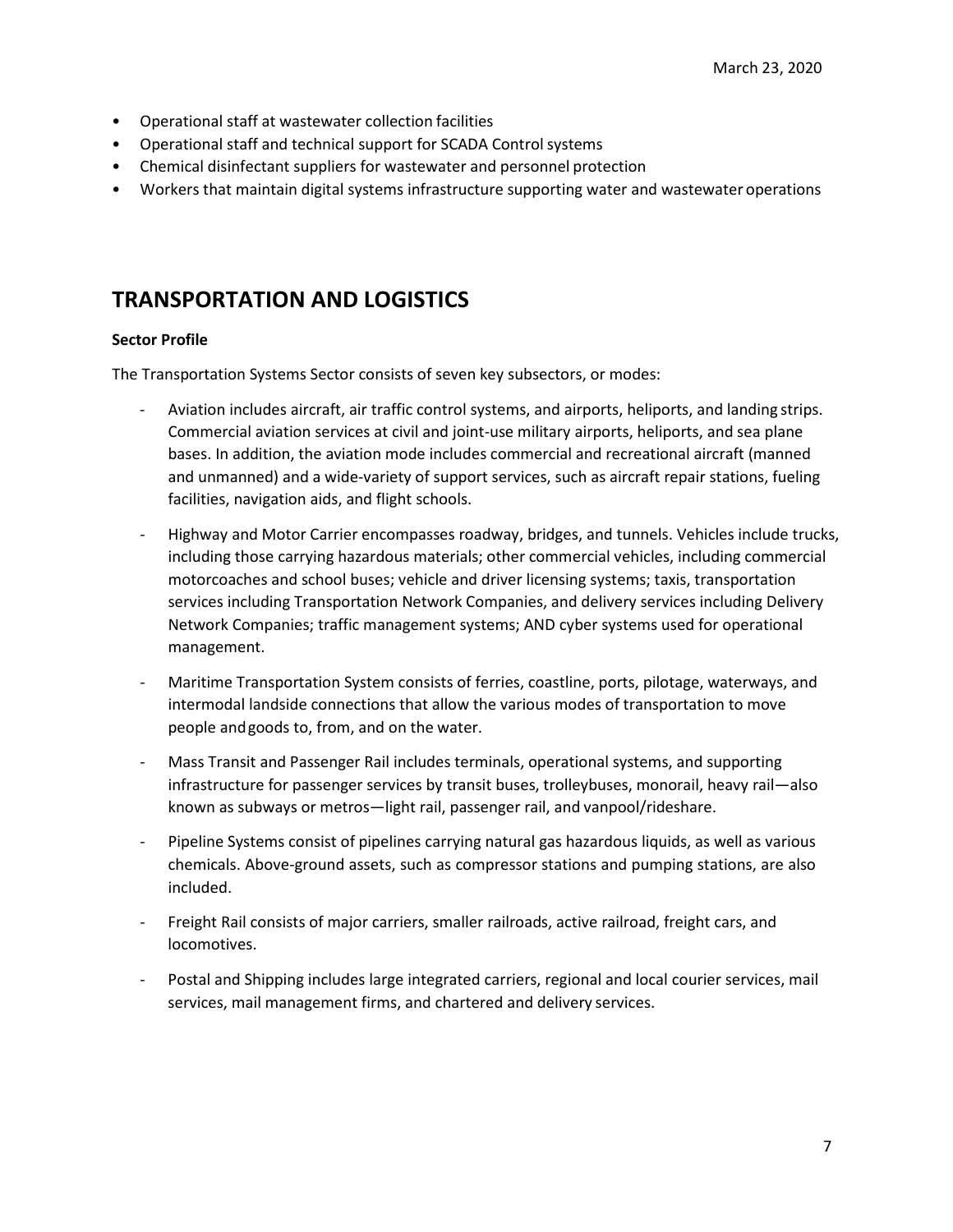## **Essential Workforce**

- Employees supporting or enabling transportation functions, including dispatchers, maintenance and repair technicians, warehouse workers, truck stop and rest area workers, workers engaged in snow removal and avalanche control for state highways, and workers that maintain and inspect infrastructure (including those that require cross-border travel)
- Employees of firms providing services that enable logistics operations, including cooling, storing, packaging, and distributing products for wholesale or retail sale or use.
- Mass transit workers
- Ferry workers
- Taxis, transportation services including Transportation Network Companies, and delivery services including Delivery Network Companies
- Workers responsible for operating dispatching passenger, commuter and freight trains and maintaining rail infrastructure and equipment
- Maritime transportation workers port workers, pilots, longshoremen, mariners, equipment operators, ship and vessel operators, crane operators, and shipyard foremen/women, marina workers.
- Truck drivers who haul hazardous and waste materials to support critical infrastructure, capabilities, functions, and services
- Automotive, motorcycle, bicycle and motorized wheelchair/scooter repair and maintenance facilities
- Manufacturers and distributors (to include service centers and related operations) of packaging materials, pallets, crates, containers, and other supplies needed to support manufacturing, packaging staging and distribution operations
- Postal and shipping workers, to include private companies
- Employees who repair and maintain vehicles, aircraft, rail equipment, marine vessels, and the equipment and infrastructure that enables operations that encompass movement of cargo and passengers
- Air transportation employees, including air traffic controllers, ramp personnel, aviation security, and aviation management
- Workers who support the maintenance and operation of cargo by air transportation, including flight crews, maintenance, airport operations, and other on- and off- airport facilities workers

# **COMMUNICATIONS AND INFORMATION TECHNOLOGY**

## **Sector Profile**

The Communications Sector provides products and services that support the efficient operation of today's global information-based society. Communication networks enable people around the world to contact one another, access information instantly, and communicate from remote areas. This involves creating a link between a sender (including voice signals) and one or more recipients using technology (e.g., a telephone system or the Internet) to transmit information from one location to another. Technologies are changing at a rapid pace, increasing the number of products, services, service providers, and communication options. The national communications architecture is a complex collection of networks that are owned and operated by individual service providers. Many of this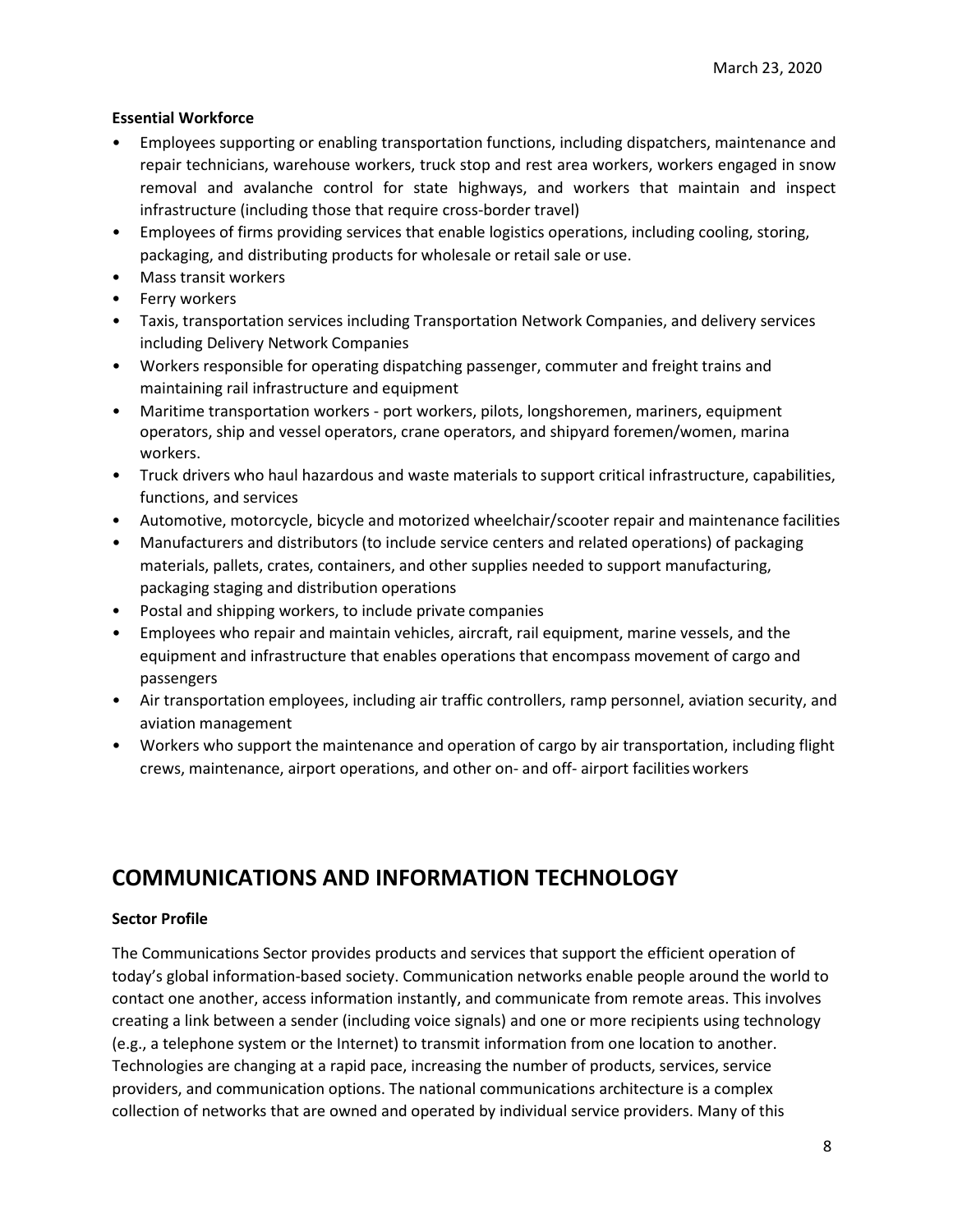sector's products and services are foundational or necessary for the operations and services provided by other critical infrastructure sectors. The nature of communication networks involve both physical infrastructure (buildings, switches, towers, antennas, etc.) and cyber infrastructure (routing and switching software, operational support systems, user applications, etc.), representing a holistic challenge to address the entire physical-cyber infrastructure.

The IT Sector provides products and services that support the efficient operation of today's global information-based society and are integral to the operations and services provided by other critical infrastructure Sectors. The IT Sector is comprised of small and medium businesses, as well as large multinational companies. Unlike many critical infrastructure Sectors composed of finite and easily identifiable physical assets, the IT Sector is a functions-based Sector that comprises not only physical assets but also virtual systems and networks that enable key capabilities and services in both the public and private sectors.

#### **Essential Workforce - Communications:**

- Maintenance of communications infrastructure- including privately owned and maintained communication systems- supported by technicians, operators, call-centers, wireline and wireless providers, cable service providers, satellite operations, undersea cable landing stations, Internet Exchange Points, and manufacturers and distributors of communications equipment
- Workers who support radio, television, newspapers and media service, including, but not limited to front line news reporters, studio, and technicians for newsgathering and reporting, and workers involved in the printing and distribution of newspapers.
- Workers at Independent System Operators and Regional Transmission Organizations, and Network Operations staff, engineers and/or technicians to manage the network or operate facilities
- Engineers, technicians and associated personnel responsible for infrastructure construction and restoration, including contractors for construction and engineering of fiber optic cables
- Installation, maintenance and repair technicians that establish, support or repair service asneeded
- Central office personnel to maintain and operate central office, data centers, and other network office facilities
- Customer service and support staff, including managed and professional services as well as remote providers of support to transitioning employees to set up and maintain home offices, who interface with customers to manage or support service environments and security issues, including payroll, billing, fraud, and troubleshooting
- Dispatchers involved with service repair and restoration

#### **Essential Workforce - Information Technology:**

- Workers who support command centers, including, but not limited to Network Operations Command Center, Broadcast Operations Control Center and Security Operations CommandCenter
- Data center operators, including system administrators, HVAC & electrical engineers, security personnel, IT managers, data transfer solutions engineers, software and hardware engineers, and database administrators
- Client service centers, field engineers, and other technicians supporting critical infrastructure, as well as manufacturers and supply chain vendors that provide hardware and software, and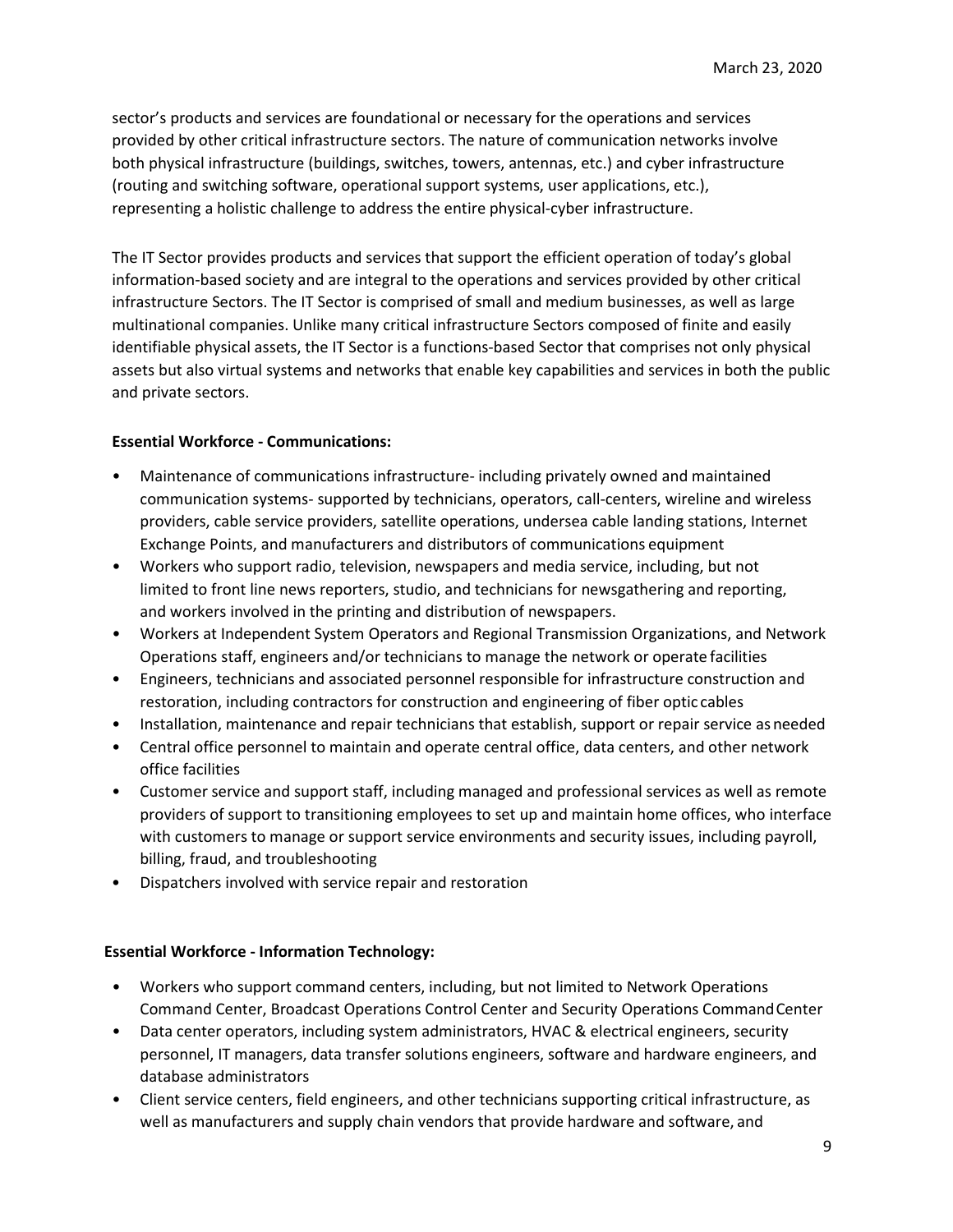information technology equipment (to include microelectronics and semiconductors) for critical infrastructure

- Workers responding to cyber incidents involving critical infrastructure, including medical facilities, SLTT governments and federal facilities, energy and utilities, and banks and financial institutions, and other critical infrastructure categories and personnel
- Workers supporting the provision of essential global, national and local infrastructure for computing services (incl. cloud computing services), business infrastructure, web-based services, and critical manufacturing
- Workers supporting communications systems and information technology used by law enforcement, public safety, medical, energy and other critical industries
- Support required for continuity of services, including janitorial/cleaning personnel

# **OTHER COMMUNITY-BASED GOVERNMENT OPERATIONS AND ESSENTIAL FUNCTIONS**

- Critical government workers, including the Governor's Office, as defined by the employer and consistent with Continuity of Operations Plans and Continuity of Government plans.
- State and county workers responsible for determining eligibility for safety netbenefits
- Workers responsible for facilitating return to work resources.
- The Courts, consistent with direction from the Washington State ChiefJustice
- Workers to ensure continuity of building functions
- Security staff to maintain building access control and physical securitymeasures
- Elections personnel
- Federal, State, and Local, Tribal, and Territorial employees who support Mission Essential Functions and communications networks
- Trade Officials (FTA negotiators; international data flow administrators)
- Weather forecasters
- Workers that maintain digital systems infrastructure supporting other critical government operations
- Workers at operations centers necessary to maintain other essential functions
- Workers who support necessary credentialing, vetting and licensing operations for transportation workers
- Workers who are critical to facilitating trade in support of the national, state, and local emergency response supply chain
- Workers supporting public and private childcare establishments, licensed pre-K establishments, K-12 schools, colleges, and universities for purposes of distance learning, or the provision of school meals, or child care for the children of essential workers across allsectors and for uniquely vulnerable children.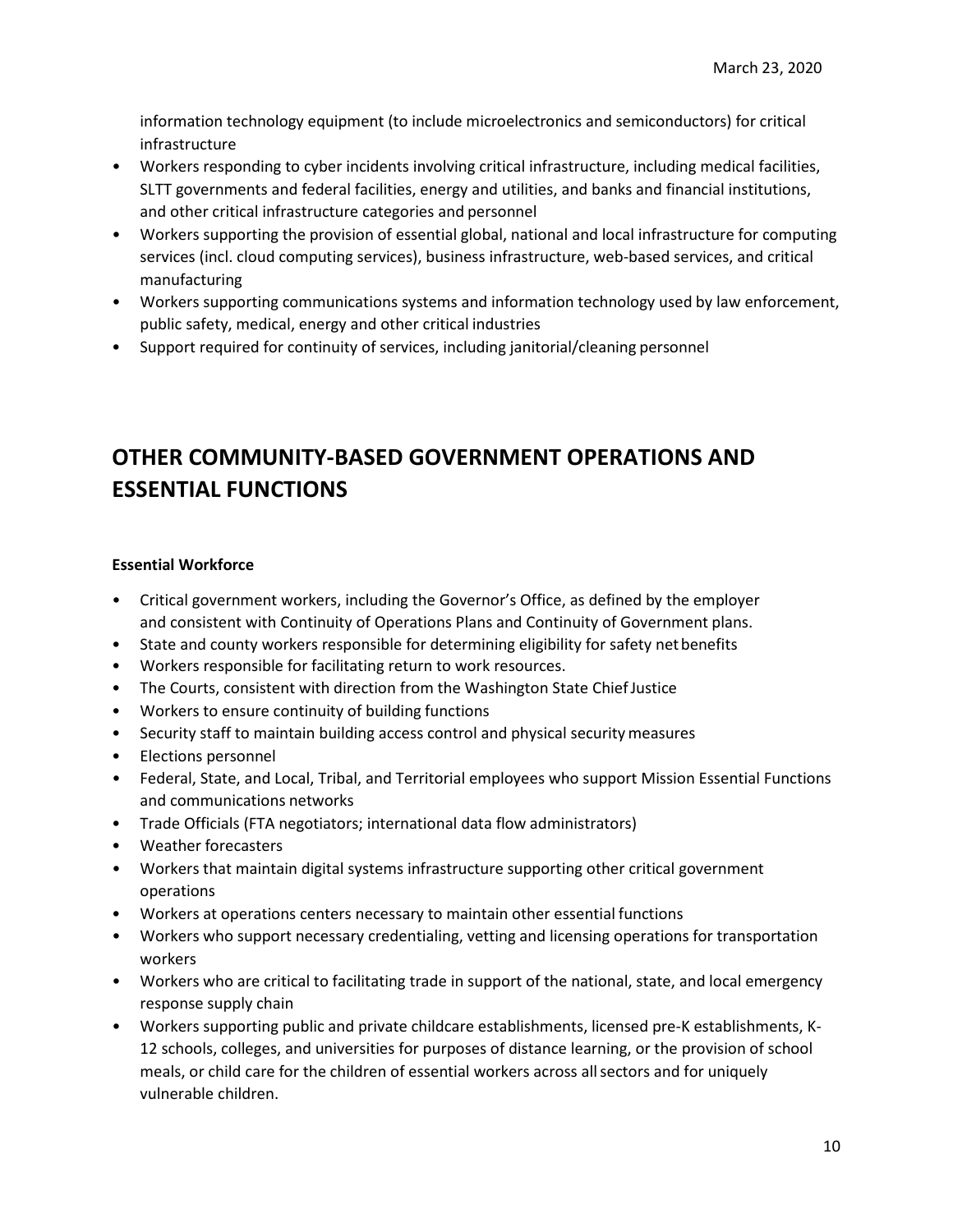- Hotel workers.
- Construction workers who support the construction, operation, inspection, and maintenance of construction sites and construction projects (including housing construction) for all essential facilities, services and projects included in this document, and for residential construction related to emergency repairs and projects that ensure structural integrity.
- Workers such as plumbers, electricians, exterminators, and other service providers who provide services that are necessary to maintaining the safety, sanitation, and essential operation of construction sites and construction projects (including those that support such projects to ensure the availability of needed facilities, transportation, energy and communications; and support to ensure the effective removal, storage, and disposal of solid waste and hazardous waste)
- Commercial Retail Stores, that supply essential sectors, including convenience stores, pet supply stores, auto supplies and repair, hardware and home improvement, garden stores and nurseries that support food cultivation and production, office supply stores that support working-from home, and home appliance retailers
- Workers providing care to animals in zoos, aquariums, wildlife parks, nature preserves and game farms.
- Workers critical to operating Rental Car companies that facilitate continuity of operations for essential workforces, and other essential travel
- Workers who provide or determine eligibility for food, shelter, in-home supportive services, child welfare, adult protective services and social services, and other necessities of life for economically disadvantaged or otherwise needy individuals (including family members and individuals experiencing homelessness)
- Professional services, such as legal or accounting and tax preparation services, when necessary to assist in compliance with legally mandated activities and critical sector services
- Artists and musicians providing services through streaming or other technology
- Unions and worker advocacy organizations
- Workers providing, maintaining and repairing heating, cooling and refrigeration services.
- Professional employer organizations providing payroll benefits, regulatory assistance and HR services.
- Laundromats and laundry services

## **CRITICAL MANUFACTURING**

## **Sector Profile**

The Critical Manufacturing Sector identifies several industries to serve as the core of the sector: Primary Metals Manufacturing, Machinery Manufacturing, Electrical Equipment, Appliance, and Component Manufacturing, Transportation Equipment Manufacturing Products made by these manufacturing industries are essential to many other critical infrastructure sectors.

## **Essential Workforce**

• Workers necessary for the manufacturing of materials and products needed for medical supply chains, transportation, energy, communications, food and agriculture, chemical manufacturing, nuclear facilities, the operation of dams, water and wastewater treatment, emergency services, and the defense industrial base.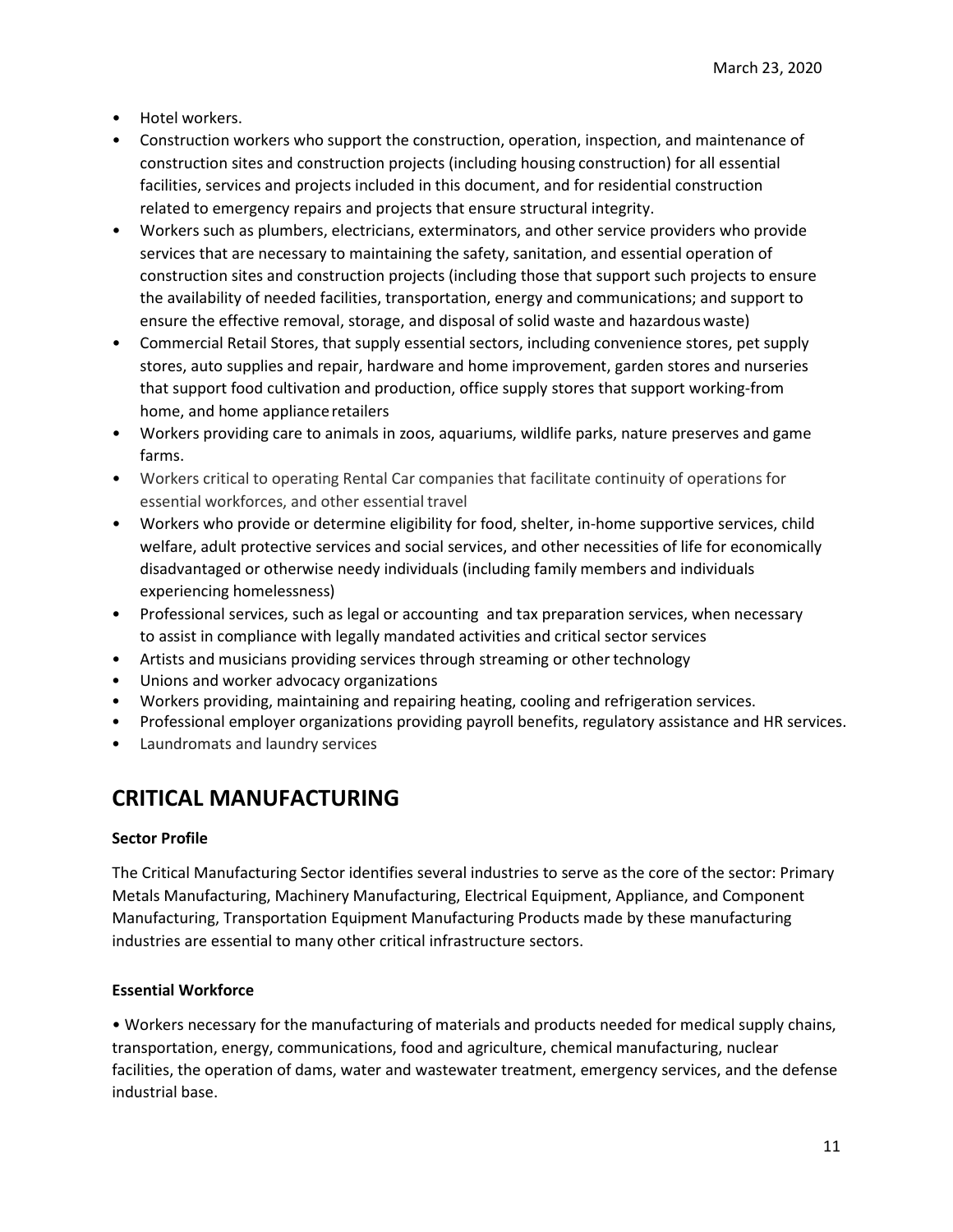# **HAZARDOUS MATERIALS**

#### **Essential Workforce**

- Workers at nuclear facilities, workers managing medical waste, workers managing waste from pharmaceuticals and medical material production, and workers at laboratories processing test kits
- Workers who support hazardous materials response and cleanup
- Workers who maintain digital systems infrastructure supporting hazardous materials management operations

## **FINANCIAL SERVICES**

## **Sector Profile**

The Financial Services Sector includes thousands of depository institutions, providers of investment products, insurance companies, other credit and financing organizations, and the providers of the critical financial utilities and services that support these functions. Financial institutions vary widely in size and presence, ranging from some of the world's largest global companies with thousands of employees and many billions of dollars in assets, to community banks and credit unions with a small number of employees serving individual communities. Whether an individual savings account, financial derivatives, credit extended to a large organization, or investments made to a foreign country, these products allow customers to: Deposit funds and make payments to other parties; Provide credit and liquidity to customers; Invest funds for both long and short periods; Transfer financial risks between customers.

- Workers who are needed to process and maintain systems for processing financial transactions and services (e.g., payment, clearing, and settlement; wholesale funding; insurance services; and capital markets activities)
- Workers who are needed to provide consumer access to banking and lending services, including ATMs, and to move currency and payments (e.g., armored cash carriers)
- Workers who support financial operations, such as those staffing data and security operations centers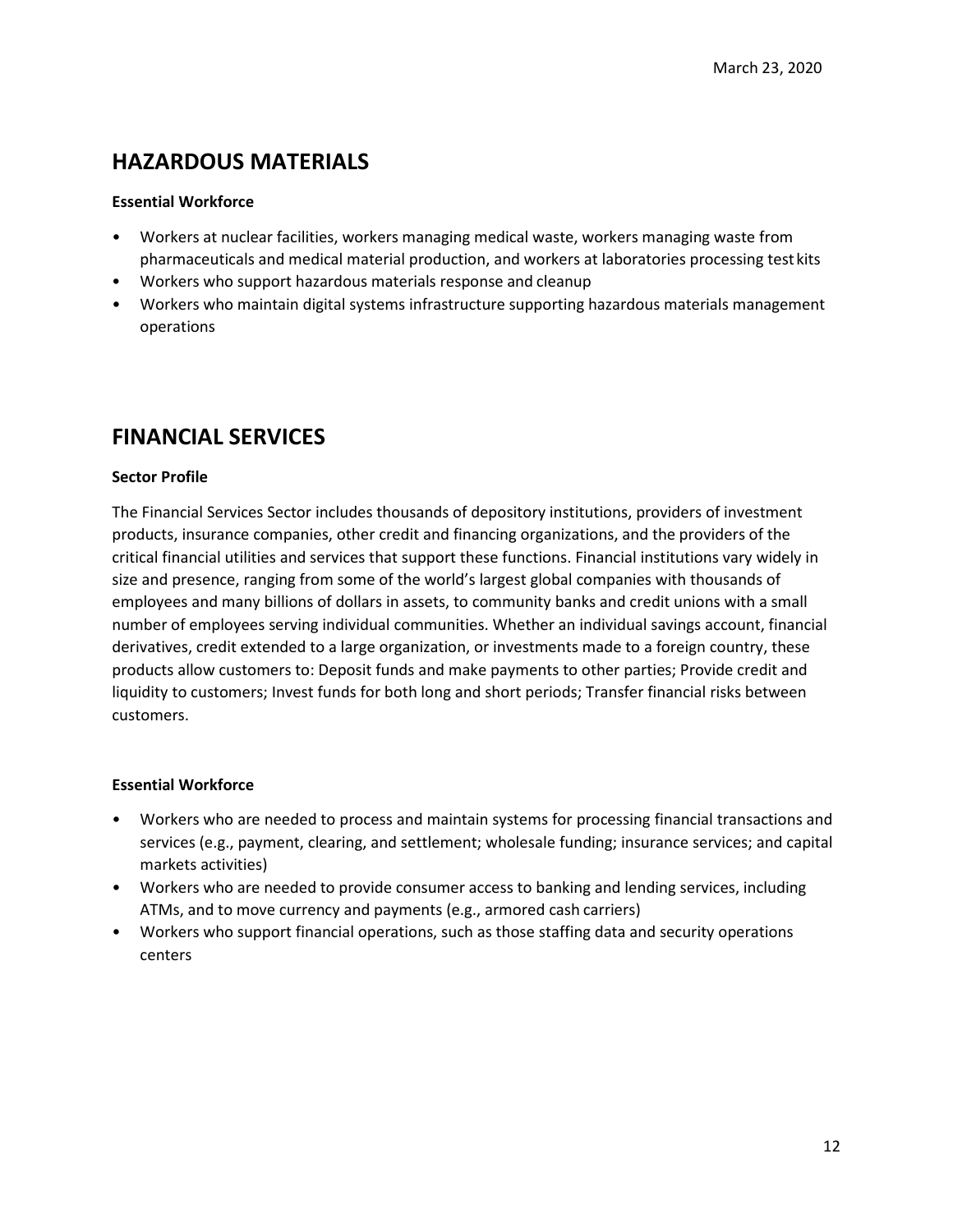## **CHEMICAL**

## **Sector Profile**

The Chemical Sector—composed of a complex, global supply chain—converts various raw materials into diverse products that are essential to modern life. Based on the end product produced, the sector can be divided into five main segments, each of which has distinct characteristics, growth dynamics, markets, new developments, and issues: Basic chemicals; Specialty chemicals; Agricultural chemicals; Pharmaceuticals; Consumer products

## **Essential Workforce**

- Workers supporting the chemical and industrial gas supply chains, including workers at chemical manufacturing plants, workers in laboratories, workers at distribution facilities, workers who transport basic raw chemical materials to the producers of industrial and consumer goods, including hand sanitizers, food and food additives, pharmaceuticals, textiles, and paper products.
- Workers supporting the safe transportation of chemicals, including those supporting tank truck cleaning facilities and workers who manufacture packaging items
- Workers supporting the production of protective cleaning and medical solutions, personal protective equipment, and packaging that prevents the contamination of food, water, medicine, among others essential products
- Workers supporting the operation and maintenance of facilities (particularly those with high risk chemicals and/ or sites that cannot be shut down) whose work cannot be done remotely and requires the presence of highly trained personnel to ensure safe operations, including plant contract workers who provide inspections
- Workers who support the production and transportation of chlorine and alkali manufacturing, single-use plastics, and packaging that prevents the contamination or supports the continued manufacture of food, water, medicine, and other essential products, including glass container manufacturing

## **DEFENSE INDUSTRIAL BASE**

## **Sector Profile**

The Defense Industrial Base Sector is the worldwide industrial complex that enables research and development, as well as design, production, delivery, and maintenance of military weapons systems, subsystems, and components or parts, to meet U.S. military requirements. The Defense Industrial Base partnership consists of Department of Defense components, Defense Industrial Base companies and their subcontractors who perform under contract to the Department of Defense, companies providing incidental materials and services to the Department of Defense, and government-owned/contractoroperated and government-owned/government-operated facilities. Defense Industrial Base companies include domestic and foreign entities, with production assets located in many countries. The sector provides products and services that are essential to mobilize, deploy, and sustain military operations.